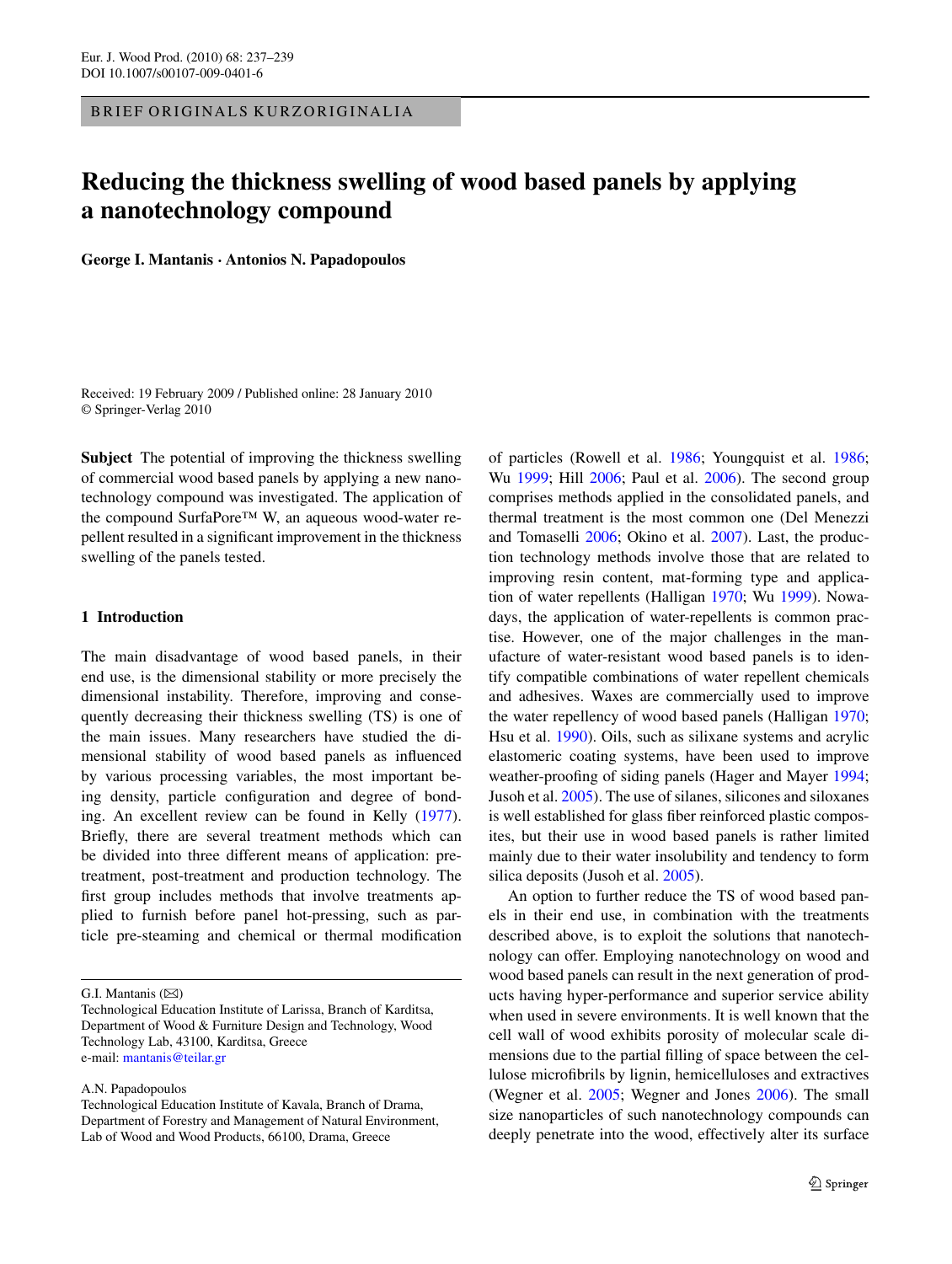chemistry and result in a high protection against moisture. The aim of this research work therefore was to investigate the potential of improving TS of three commercial wood based panels by applying a new nanotechnology compound.

#### **2 Experimental**

A new nanotechnology compound, namely SurfaPore™ W, was supplied by the company NanoPhos SA and selected in order to investigate the potential of improving TS of commercial wood based panels. SurfaPore™ W is a water based formulation designed to harness the power of nanotechnology in order to preserve absorptive wooden surfaces. The formulation consists of three different nanoparticle sizes, specially designed to penetrate into the wood mass. The finest nanoparticles are intended to penetrate through the capillaries and bond with the hydroxyl groups of the cellulose content. The larger nanoparticles are intended to penetrate at the appropriate depth and react with the wood polymers. Finally, the formulation is completed by a nano-emulsion of paraffin that is intended to ensure surface protection. The physical and chemical properties of SurfaPore™ W are shown in Table 1.

Three wood based panels, namely particleboard, MDF and OSB were used in this work. Standard particleboard and MDF panels were randomly selected from the local market, while OSB specimens (grade OSB-3) were kindly supplied by the company Glunz Sonae Industria (Meppen, Germany). The density of the boards was 0.66, 0.70, and 0.63 gr/cm<sup>3</sup> for particleboard, MDF and OSB, respectively, while the thickness was 18, 16, and 15 mm for particleboard, MDF and OSB, respectively.

The panels were cut into samples, each measuring 50 mm  $\times$  50 mm  $\times$  thickness. The surfaces of the samples were carefully sanded and cleaned. After conditioning at 20°C and 65% relative humidity for a week, the samples were immersed in a bath containing sufficient quantity of the compound for 30 sec at room temperature. The 30 sec immersion in the compound caused negligible swelling. Subsequently, excess of the chemical was wiped off, and the

**Table 1** Physical and chemical properties of the SurfaPore™ W **Tab. 1** Physikalische und chemische Eigenschaften von SurfaPore™ W

| Colour                  | Milky white               |
|-------------------------|---------------------------|
| pН                      | 8.8                       |
| Boiling and flash point | $>100^{\circ}C$           |
| Auto Ignition point     | $>100^{\circ}$ C          |
| Density                 | $0.98$ g/cm <sup>3</sup>  |
| Viscosity               | $20 \text{ mPa.s}$        |
| VOC content             | 38 g/L (EU limit 130 g/L) |
| Solid content           | $14.32\%$ w/v             |
|                         |                           |

samples were re-conditioned as described above. The uptake of the SurfaPore™ W solution was 110, 135, and 155 g per square meter of the panel surface for OSB, particleboard, and MDF, respectively. The 24-hour TS after immersion in water was carried out according to the European Standard EN 317 [\(1993](#page-2-0)), both in treated and non-treated samples.

In addition, a t-test was conducted to assess the differences between treatments in the tests. The confidence level was defined at the 0.05 probability level. Prior to the t-test, the Anderson-Darling test was used to determine whether or not the variables follow a normal distribution ( $p < 0.05$ ).

### **3 Results and discussion**

The thickness swelling values of the three commercial panels, namely particleboard, OSB and MDF, are summarised in Table 2. From this, it can be seen that the application of the nanotechnology compound SurfaPore™ W resulted in improved dimensional stability. Statistical analysis revealed that the improvement was significant at the 0.05 probability level for all panels tested. However, the magnitude of reduction in the TS was not the same for the three panels tested. Higher improvement was observed in MDF (13.6%), lower in OSB (9.9%), whereas an intermediate value was found in particleboard (12.1%). The higher improvement observed in MDF may be explained by bearing in mind that MDF is a solid and more homogeneous panel than particleboard and OSB. Therefore, it seems that the small size nanoparticles can penetrate into the panel more easily, resulting in higher protection against moisture. On the other hand, the higher pressure needed to consolidate the OSB mat results in an increased springback, which can partially explain the lower improvement in TS observed in this study.

A question that may arise from the methodology described above is the effect that immersion period may have on the dimensional stability. However, preliminary results clearly showed that prolonged period did not significantly affect the dimensional stability.

**Table 2** Thickness swelling values of wood based panels (standard errors in parentheses). Each value is the mean of eight replicates **Tab. 2** Dickenquellung von Holzwerkstoffen (Standardabweichung in Klammern). Die Werte sind Mittelwerte von acht Wiederholungen

| Panel type                | Thickness swelling $(\% )$ |
|---------------------------|----------------------------|
| Particleboard—treated     | 7.56(0.09)                 |
| Particleboard—non treated | 8.60 (0.07)                |
| OSB—treated               | 7.40(0.05)                 |
| OSB—non treated           | 8.21 (0.06)                |
| MDF-treated               | 4.97(0.04)                 |
| MDF—non treated           | 5.75(0.10)                 |